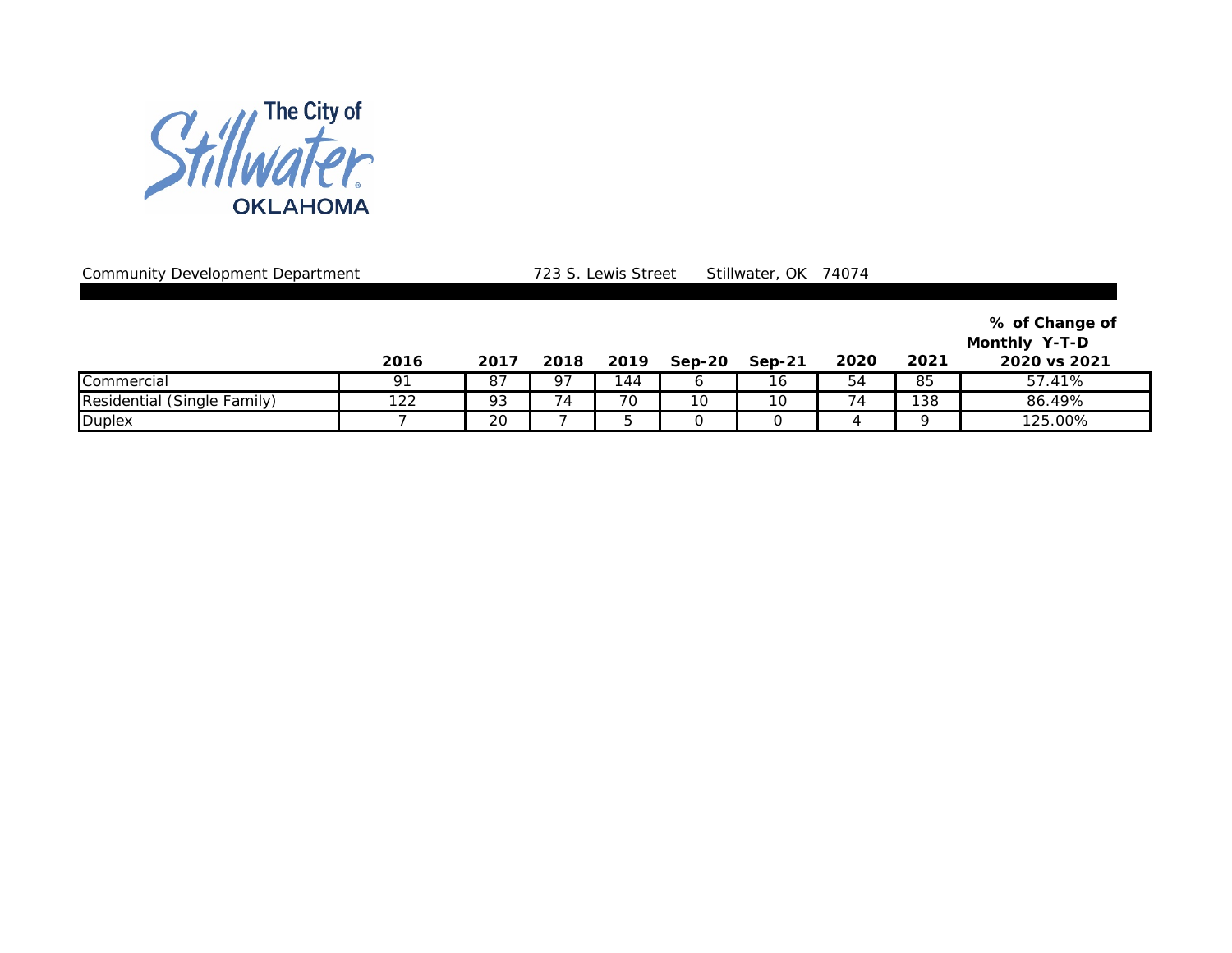

Community Development Dept. Building Permit Data 2017 thru 2021 YTD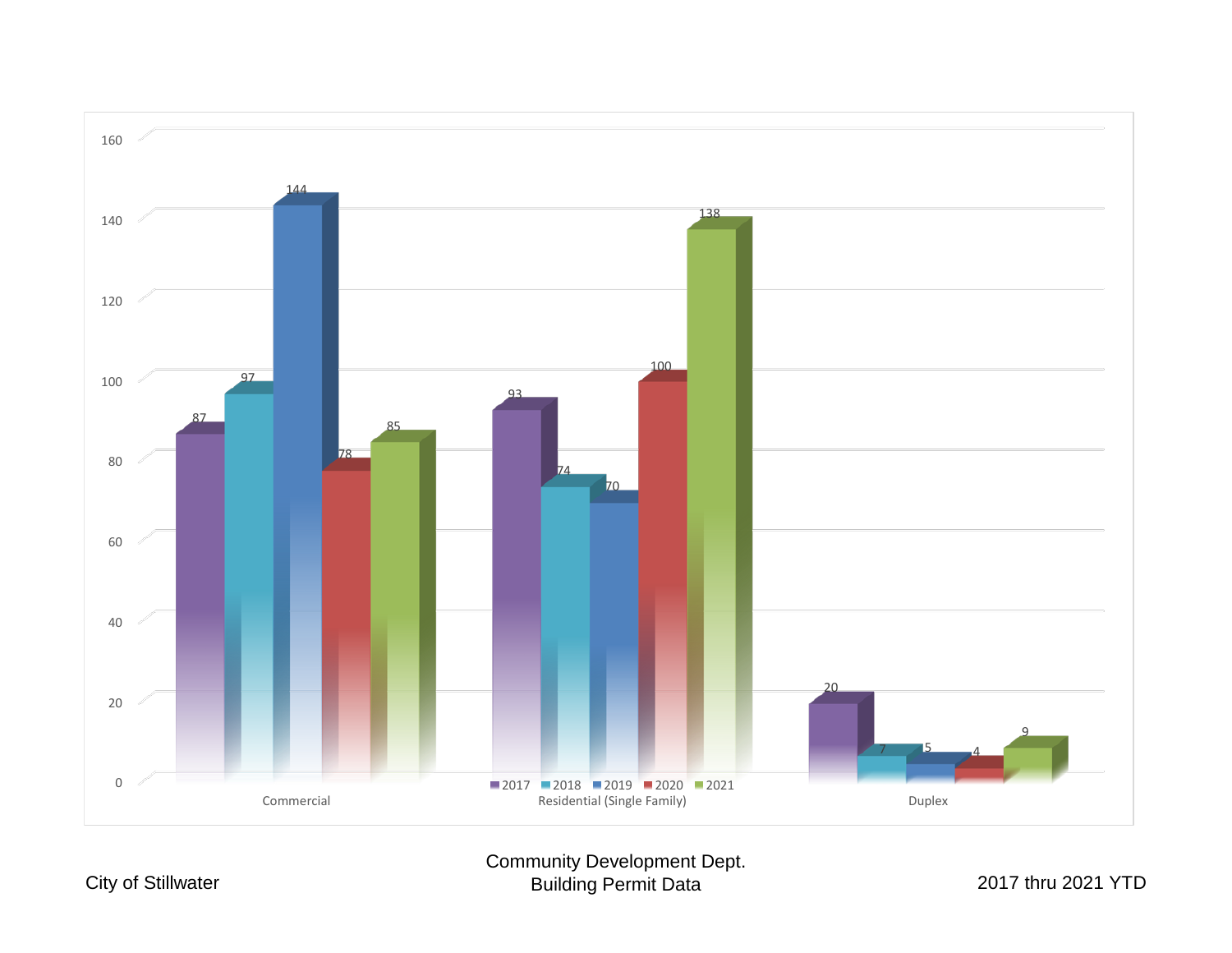|                                              | The City of<br>OKLAHOMA        | <b>Building Permit Report</b><br><b>City of Stillwater</b><br>9/1/2021 and 9/30/2021 |                     |
|----------------------------------------------|--------------------------------|--------------------------------------------------------------------------------------|---------------------|
| <b>PERMIT NUMBER</b><br><b>ISSUED DATE</b>   | <b>PERMIT TYPE</b>             | <b>ADDRESS</b>                                                                       | <b>VALUATION</b>    |
|                                              |                                |                                                                                      |                     |
| <b>New Commercial / Industrial</b>           |                                |                                                                                      |                     |
| COMM19-0034                                  | COMMERCIAL                     | 516 S DUCK ST                                                                        | \$65,000.00         |
| 9/20/2021                                    |                                |                                                                                      |                     |
| <b>Contact Type</b>                          | <b>Contact Name</b>            |                                                                                      |                     |
| <b>CONTRACTOR</b>                            | <b>STITES CONSTRUCTION</b>     |                                                                                      |                     |
| COMM21-0016                                  | COMMERCIAL                     | 3515 N PROSPERITY LN                                                                 | \$125,000.00        |
| 9/22/2021                                    |                                |                                                                                      |                     |
| <b>Contact Type</b>                          | <b>Contact Name</b>            |                                                                                      |                     |
| <b>DEVELOPER</b>                             | <b>DON RUHL</b>                |                                                                                      |                     |
| COMM21-0017                                  | COMMERCIAL                     | 519 E 32ND AVE                                                                       | \$2,200,000.00      |
| 9/24/2021                                    |                                |                                                                                      |                     |
| <b>Contact Type</b>                          | <b>Contact Name</b>            |                                                                                      |                     |
| <b>CONTRACTOR</b>                            | <b>Timberlake Construction</b> |                                                                                      |                     |
| <b>Total for New Commercial / Industrial</b> |                                |                                                                                      | 3<br>\$2,390,000.00 |
|                                              |                                |                                                                                      |                     |

### **New Multi‐Family Residential**

No Activity for September 2021.

| Total for New Multi-Family Residential | ,00<br>SO. |
|----------------------------------------|------------|
|                                        |            |

| <b>Commercial Accessory</b>             |                                                          |                   |   |             |
|-----------------------------------------|----------------------------------------------------------|-------------------|---|-------------|
| CACC21-0015<br>9/3/2021                 | <b>COMMERCIAL ACCESSORY</b>                              | 2623 N PERKINS RD |   | \$0.00      |
| <b>Contact Type</b><br><b>APPLICANT</b> | <b>Contact Name</b><br>Candida Cross - Mobile Management |                   |   |             |
| CACC21-0016<br>9/3/2021                 | <b>COMMERCIAL ACCESSORY</b>                              | 2220 E 6TH AVE    |   | \$25,000.00 |
| <b>Contact Type</b>                     | <b>Contact Name</b>                                      |                   |   |             |
| <b>CONTRACTOR</b>                       | <b>PROPERTY OWNER</b>                                    |                   |   |             |
| CACC21-0017<br>9/24/2021                | <b>COMMERCIAL ACCESSORY</b>                              | 1707 E 6TH AVE    |   | \$8,000.00  |
| <b>Contact Type</b>                     | <b>Contact Name</b>                                      |                   |   |             |
| <b>CONTRACTOR</b>                       | <b>SHANE HOFFMAN</b>                                     |                   |   |             |
| <b>Total for Commercial Accessory</b>   |                                                          |                   | 3 | \$33,000.00 |

#### **Commercial Addition**

| CADD21-0009                              | COMMERCIAL ADDITION      | 820 S PERKINS RD | \$40,000.00 |
|------------------------------------------|--------------------------|------------------|-------------|
| 9/27/2021                                |                          |                  |             |
| <b>Contact Type</b>                      | <b>Contact Name</b>      |                  |             |
| <b>CONTRACTOR</b>                        | <b>NOLT CONSTRUCTION</b> |                  |             |
| <b>Total for New Commercial Addition</b> |                          |                  | \$40,000.00 |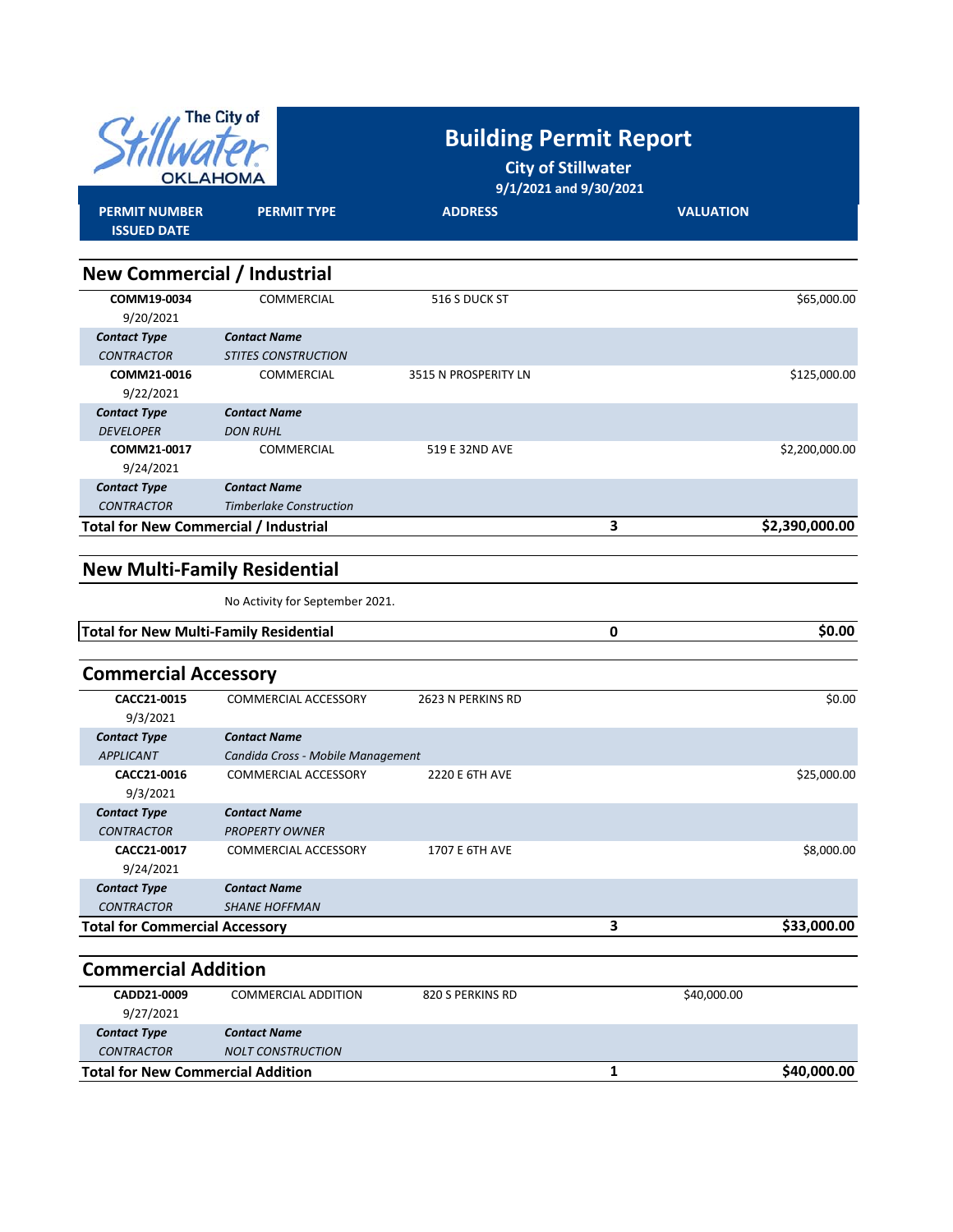

# **Building Permit Report**

**City of Stillwater 9/1/2021 and 9/30/2021**

| <b>PERMIT NUMBER</b><br><b>ISSUED DATE</b> | <b>PERMIT TYPE</b>               | <b>ADDRESS</b>          | <b>VALUATION</b> |                |
|--------------------------------------------|----------------------------------|-------------------------|------------------|----------------|
| <b>Commercial Remodel</b>                  |                                  |                         |                  |                |
| CRML19-0062                                | <b>COMMERCIAL REMODEL</b>        | 316 N MAIN ST 3         |                  | \$200,000.00   |
| 9/21/2021                                  |                                  |                         |                  |                |
| <b>Contact Type</b>                        | <b>Contact Name</b>              |                         |                  |                |
| <b>CONTRACTOR</b>                          | Joe Wittman                      |                         |                  |                |
| CRML19-0084                                | <b>COMMERCIAL REMODEL</b>        | 316 N MAIN ST 7         |                  | \$60,000.00    |
| 9/21/2021                                  |                                  |                         |                  |                |
| <b>Contact Type</b>                        | <b>Contact Name</b>              |                         |                  |                |
| <b>CONTRACTOR</b>                          | Joe Wittman                      |                         |                  |                |
| <b>CRML21-0038</b>                         | <b>COMMERCIAL REMODEL</b>        | 1513 N CIMARRON PLAZA   |                  | \$78,000.00    |
| 9/17/2021                                  |                                  |                         |                  |                |
| <b>Contact Type</b>                        | <b>Contact Name</b>              |                         |                  |                |
| <b>CONTRACTOR</b>                          | LAMBERT CONSTRUCTION-GC          |                         |                  |                |
| CRML21-0039                                | <b>COMMERCIAL REMODEL</b>        | 3524 N PARK DR          |                  | \$25,000.00    |
| 9/3/2021                                   |                                  |                         |                  |                |
| <b>Contact Type</b>                        | <b>Contact Name</b>              |                         |                  |                |
| <b>CONTRACTOR</b>                          | <b>Mastec Network Soulutions</b> |                         |                  |                |
| CRML21-0040                                | <b>COMMERCIAL REMODEL</b>        | 701 N PERKINS RD        |                  | \$249,300.00   |
| 9/9/2021                                   |                                  |                         |                  |                |
| <b>Contact Type</b>                        | <b>Contact Name</b>              |                         |                  |                |
| <b>CONTRACTOR</b>                          | LAKEVIEW CONSTRUCTION, LLC       |                         |                  |                |
| CRML21-0041                                | COMMERCIAL REMODEL               | 5401 N PERKINS RD TMOBL |                  | \$25,000.00    |
| 9/24/2021                                  |                                  |                         |                  |                |
| <b>Contact Type</b>                        | <b>Contact Name</b>              |                         |                  |                |
| <b>APPLICANT</b>                           | <b>BRANCH COMMUNICATIONS</b>     |                         |                  |                |
| CRML21-0042                                | COMMERCIAL REMODEL               | 4217 W 19TH AVE         |                  | \$15,000.00    |
| 9/17/2021                                  |                                  |                         |                  |                |
| <b>Contact Type</b>                        | <b>Contact Name</b>              |                         |                  |                |
| <b>OWNER</b>                               | City of Stillwater               |                         |                  |                |
| CRML21-0043                                | <b>COMMERCIAL REMODEL</b>        | 1900 N JARDOT RD        |                  | \$800,000.00   |
| 9/17/2021                                  |                                  |                         |                  |                |
| <b>Contact Type</b>                        | <b>Contact Name</b>              |                         |                  |                |
| <b>CONTRACTOR</b>                          | Ryan Brosnahan/Method Labs LLC   |                         |                  |                |
| CRML21-0044                                | <b>COMMERCIAL REMODEL</b>        | 917 S HUSBAND ST        |                  | \$923,000.00   |
| 9/20/2021                                  |                                  |                         |                  |                |
| <b>Contact Type</b>                        | <b>Contact Name</b>              |                         |                  |                |
| <b>CONTRACTOR</b>                          | LOPP CONSTRUCTION, LLC           |                         |                  |                |
| <b>Total for New Commercial Remodel</b>    |                                  |                         | 9                | \$2,375,300.00 |

## **New Residential (1 & 2 Family)**

| SFR21-0131          | NEW SINGLE FAMILY                | 6008 N PLATINUM DR | \$321.415.00 |
|---------------------|----------------------------------|--------------------|--------------|
| 9/16/2021           |                                  |                    |              |
| <b>Contact Type</b> | <b>Contact Name</b>              |                    |              |
| <b>CONTRACTOR</b>   | <b>IDEAL HOMES OF NORMAN, LP</b> |                    |              |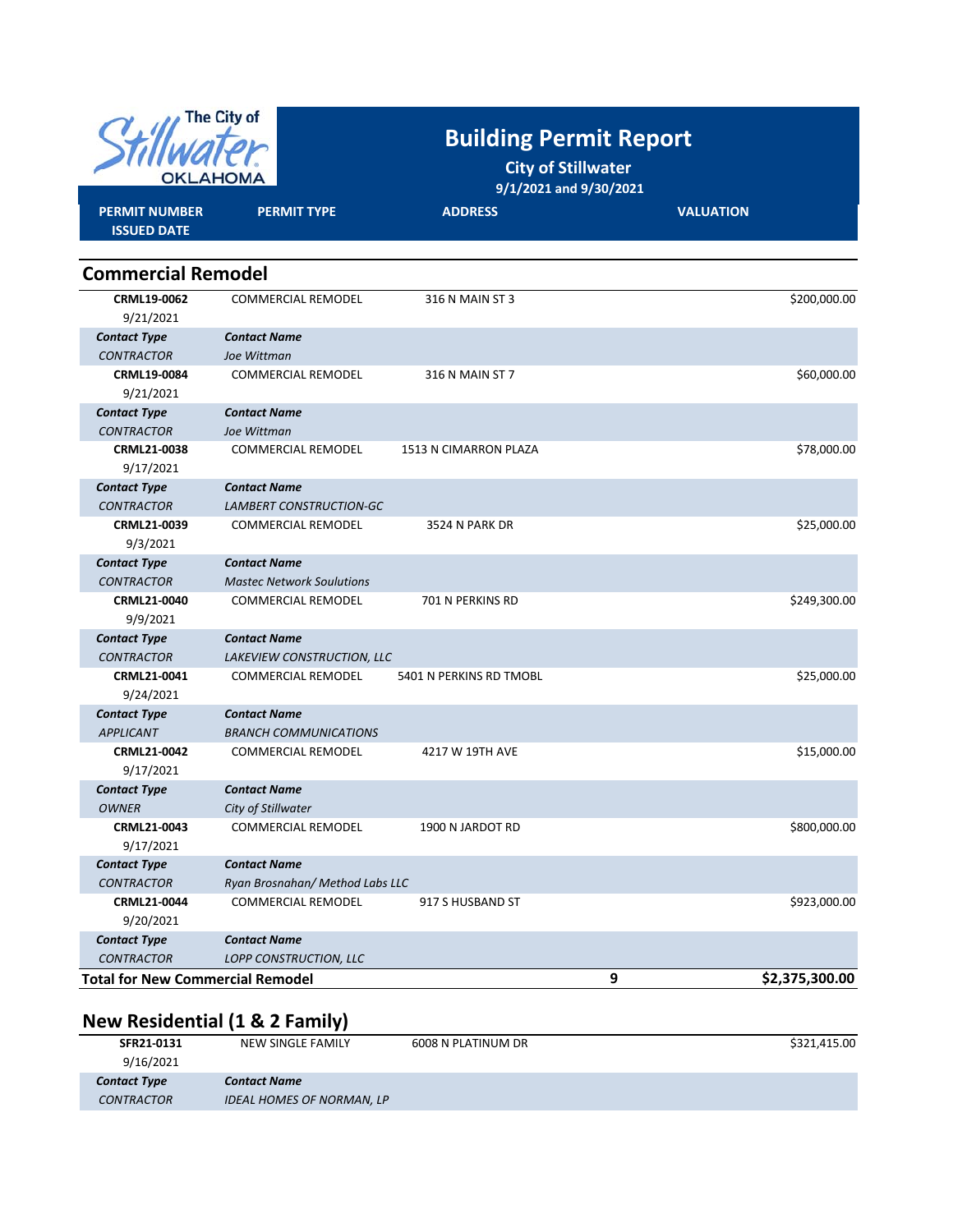

## **Building Permit Report**

## **City of Stillwater**

 **9/1/2021 and 9/30/2021**

| <b>PERMIT NUMBER</b><br><b>ISSUED DATE</b> | <b>PERMIT TYPE</b>               | <b>ADDRESS</b>         | <b>VALUATION</b> |                |
|--------------------------------------------|----------------------------------|------------------------|------------------|----------------|
| SFR21-0132<br>9/16/2021                    | <b>NEW SINGLE FAMILY</b>         | 2309 S PINTAIL ST      |                  | \$394,877.00   |
| <b>Contact Type</b>                        | <b>Contact Name</b>              |                        |                  |                |
| <b>CONTRACTOR</b>                          | <b>IDEAL HOMES OF NORMAN, LP</b> |                        |                  |                |
| SFR21-0134<br>9/16/2021                    | <b>NEW SINGLE FAMILY</b>         | 6001 N PLATINUM DR     |                  | \$338,982.00   |
| <b>Contact Type</b>                        | <b>Contact Name</b>              |                        |                  |                |
| <b>CONTRACTOR</b>                          | <b>IDEAL HOMES OF NORMAN, LP</b> |                        |                  |                |
| SFR21-0135<br>9/22/2021                    | <b>NEW SINGLE FAMILY</b>         | 2320 E TIMBERCREST DR  |                  | \$195,000.00   |
| <b>Contact Type</b>                        | <b>Contact Name</b>              |                        |                  |                |
| <b>CONTRACTOR</b>                          | <b>AWAD CONSTRUCTION</b>         |                        |                  |                |
| SFR21-0136<br>9/17/2021                    | NEW SINGLE FAMILY                | 2504 S WALNUT ST       |                  | \$240,000.00   |
| <b>Contact Type</b>                        | <b>Contact Name</b>              |                        |                  |                |
| <b>CONTRACTOR</b>                          | FREEDOM HOMES COMPANY LLC        |                        |                  |                |
| SFR21-0137<br>9/17/2021                    | <b>NEW SINGLE FAMILY</b>         | 2522 S WALNUT ST       |                  | \$240,000.00   |
| <b>Contact Type</b>                        | <b>Contact Name</b>              |                        |                  |                |
| <b>CONTRACTOR</b>                          | <b>FREEDOM HOMES COMPANY LLC</b> |                        |                  |                |
| SFR21-0138<br>9/17/2021                    | <b>NEW SINGLE FAMILY</b>         | 2216 S OAK TRAIL DR    |                  | \$650,000.00   |
| <b>Contact Type</b>                        | <b>Contact Name</b>              |                        |                  |                |
| <b>CONTRACTOR</b>                          | <b>CHIP SHELLHAMMER</b>          |                        |                  |                |
| SFR21-0139<br>9/24/2021                    | NEW SINGLE FAMILY                | 2313 S PINTAIL ST      |                  | \$437,743.00   |
| <b>Contact Type</b>                        | <b>Contact Name</b>              |                        |                  |                |
| <b>CONTRACTOR</b>                          | <b>IDEAL HOMES OF NORMAN, LP</b> |                        |                  |                |
| SFR21-0140<br>9/24/2021                    | <b>NEW SINGLE FAMILY</b>         | 4306 W COUNTRY CLUB DR |                  | \$235,202.00   |
| <b>Contact Type</b>                        | <b>Contact Name</b>              |                        |                  |                |
| <b>CONTRACTOR</b>                          | <b>IDEAL HOMES OF NORMAN, LP</b> |                        |                  |                |
| SFR21-0141                                 | <b>NEW SINGLE FAMILY</b>         | 5915 N EMERALD ST      |                  | \$340,036.00   |
| 9/24/2021                                  |                                  |                        |                  |                |
| <b>Contact Type</b>                        | <b>Contact Name</b>              |                        |                  |                |
| <b>CONTRACTOR</b>                          | <b>IDEAL HOMES OF NORMAN, LP</b> |                        |                  |                |
| Total for New Residential (1 & 2 Family)   |                                  |                        | 10               | \$3,393,255.00 |
|                                            |                                  |                        |                  |                |

### **New Residential (1 & 2 Family) ‐ Duplex**

No Activity for September 2021.